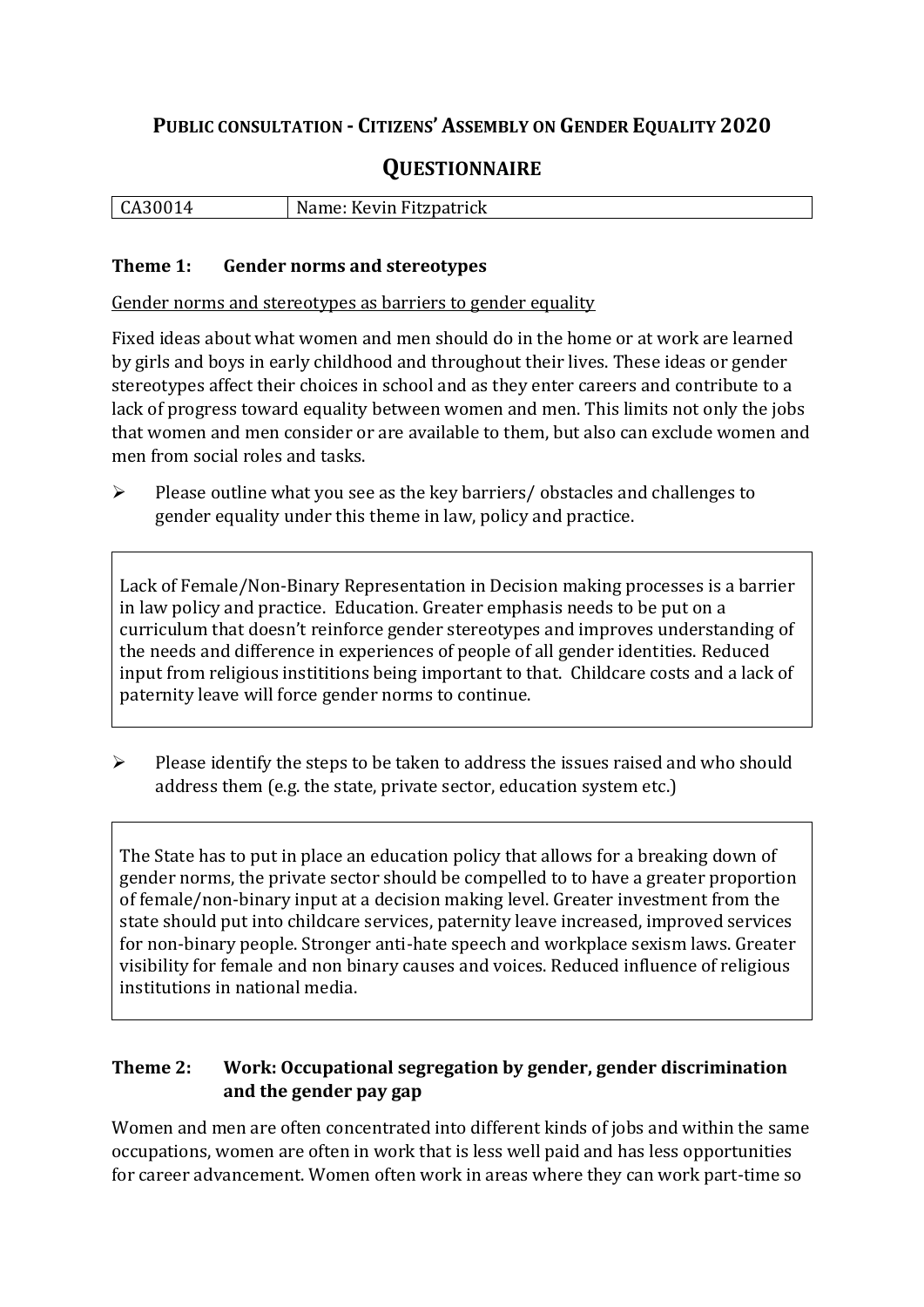as to fit in with their caring responsibilities. While many men work in low paid jobs, many professions dominated by women are also low paid, and professions that have become female-dominated have become lower paid. This worsens the gender pay gap (the average difference between the wages of women and men who are working).

 $\triangleright$  Please outline what you see as the key barriers/ obstacles and challenges to gender equality under this theme in law, policy and practice.

Female/non-binary representation at board level and in government

 $\triangleright$  Please identify the steps to be taken to address the issues raised and who should address them (e.g. the state, private sector, education system etc.)

The state could introduce penalties for companies who are found to habitually descrimimate based on gender Political parties to have a percentage required of female candidates

### **Theme 3. Care, paid and unpaid, as a social and family responsibility**

Care -- the social responsibility of care and women and men's co responsibility for care, especially within the family

Women remain disproportionately responsible for unpaid care and often work in poorly paid care work. For working parents or [lone parents,](https://aran.library.nuigalway.ie/bitstream/handle/10379/6044/Millar_and_Crosse_Activation_Report.pdf?sequence=1&isAllowed=y) balancing paid work with parenting and or caring for older and dependent adults presents significant challenges. Women are [most disadvantaged by these challenges,](https://eige.europa.eu/gender-equality-index/game/IE/W) yet men also suffer from lack of opportunities to share parenting and caring roles. Despite recent legislation and policy initiatives to support early years parental care, [inequalities in the distribution of unpaid](https://www.ihrec.ie/app/uploads/2019/07/Caring-and-Unpaid-Work-in-Ireland_Final.pdf)  [care](https://www.ihrec.ie/app/uploads/2019/07/Caring-and-Unpaid-Work-in-Ireland_Final.pdf) continue between women and men. The cost of childcare has been identified as a particular barrier to work for women alongside responsibilities of caring for older relatives and dependent adults.

➢ Please outline what you see as the key barriers/ obstacles and challenges to gender equality under this them in law, policy and practice.

Cost of childcare, lack of paternity leave, gender norms

➢ Please identify the steps to be taken to address the issues raised and who should address theme (e.g. the state, private sector, education system etc.)

Massive investment in childcare services, greater options to work remotely/from home, greater paternity leave, education and breaking down of gender norms including an emphasis on men's roles in care.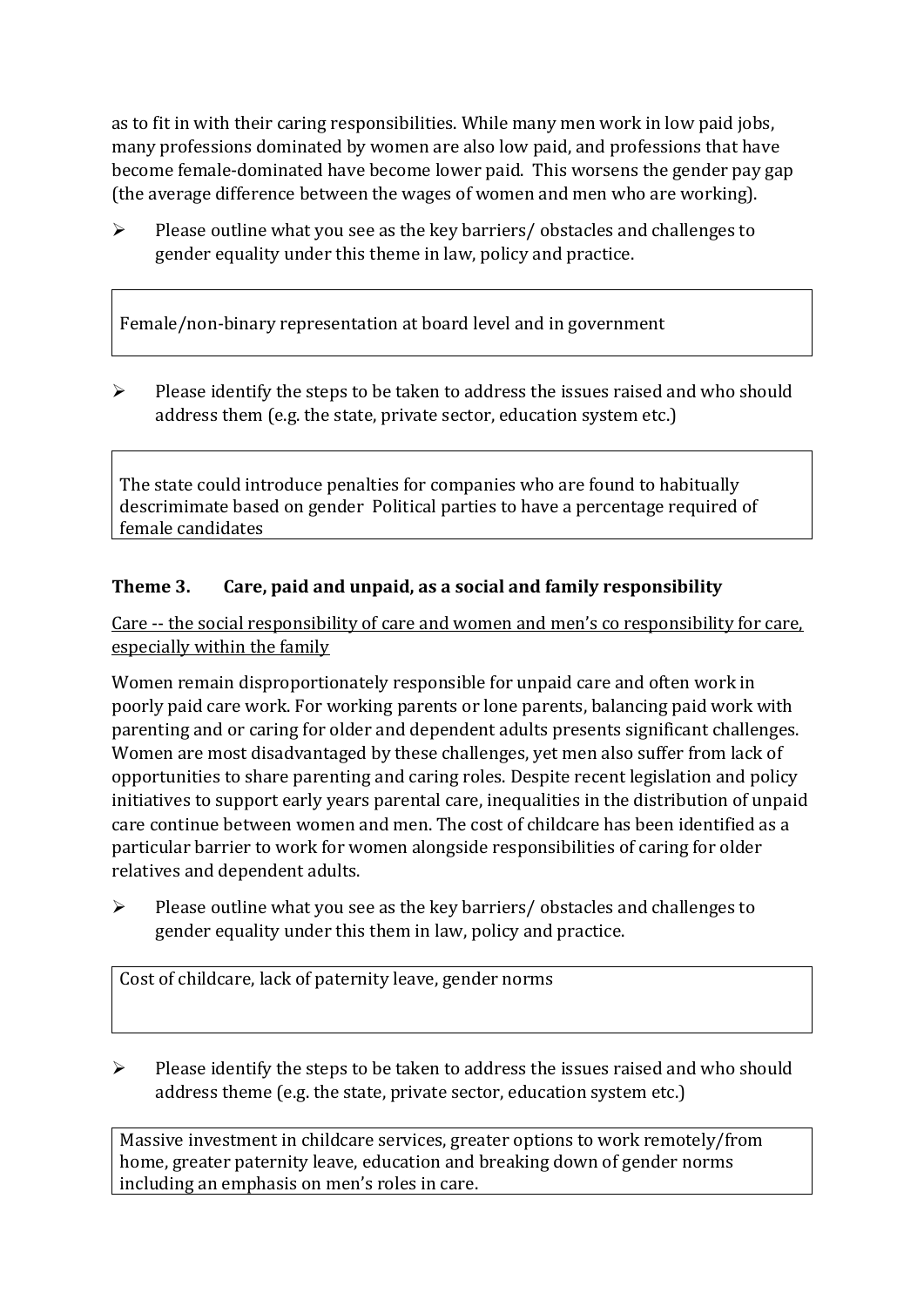#### **Theme 4: Women's access to, and representation in, public life and decision making**

Ensure women's participation and representation in decision-making and leadership in the workplace, political and public life

Women are systematically underrepresented in leadership in [economic](https://eige.europa.eu/gender-equality-index/2019/compare-countries/power/2/bar) and [political](https://eige.europa.eu/gender-equality-index/2019/compare-countries/power/1/bar)  [decision-](https://eige.europa.eu/gender-equality-index/2019/compare-countries/power/1/bar)making. Despite the introduction of a candidate gender quota (through the system of party funding) for national political office, and [initiatives](https://betterbalance.ie/) to support women's access to corporate decision-making roles, men continue to dominate leadership positions. There are also issues to be considered around how media represents women and men.

➢ Please outline what you see as the key barriers/ obstacles and challenges to gender equality under this theme in law, policy and practice.

Inherent sexism/bias against women, lack of representation, lack of opportunity, gender norms, media and cultural depictions of women, lack of visibility of trans/nonbinary people, their opinions and issues in public life, decision making positions, media/culture. Emphasis in investment on male oriented media and sports, lack of funding and/or respect for female/non-binary sport/art/opinions/culture

 $\triangleright$  Please identify the steps to be taken to address the issues raised and who should address them (e.g. the state, private sector, education system etc.)

Gender quotas, enhanced focus on female issues at board/government level Education and visibility Greater investment in women's sports and enhancement of female/non-binary voices

#### **5. Where does gender inequality impact most?**

To conclude we would be interested in your response to the following question: In which area do you think gender inequality matters most?

Please rank the following in order of importance, 1 being the most important:

- Paid work  $\qquad \qquad 6$ • Home  $&$  family life  $&$  5
- Education 2